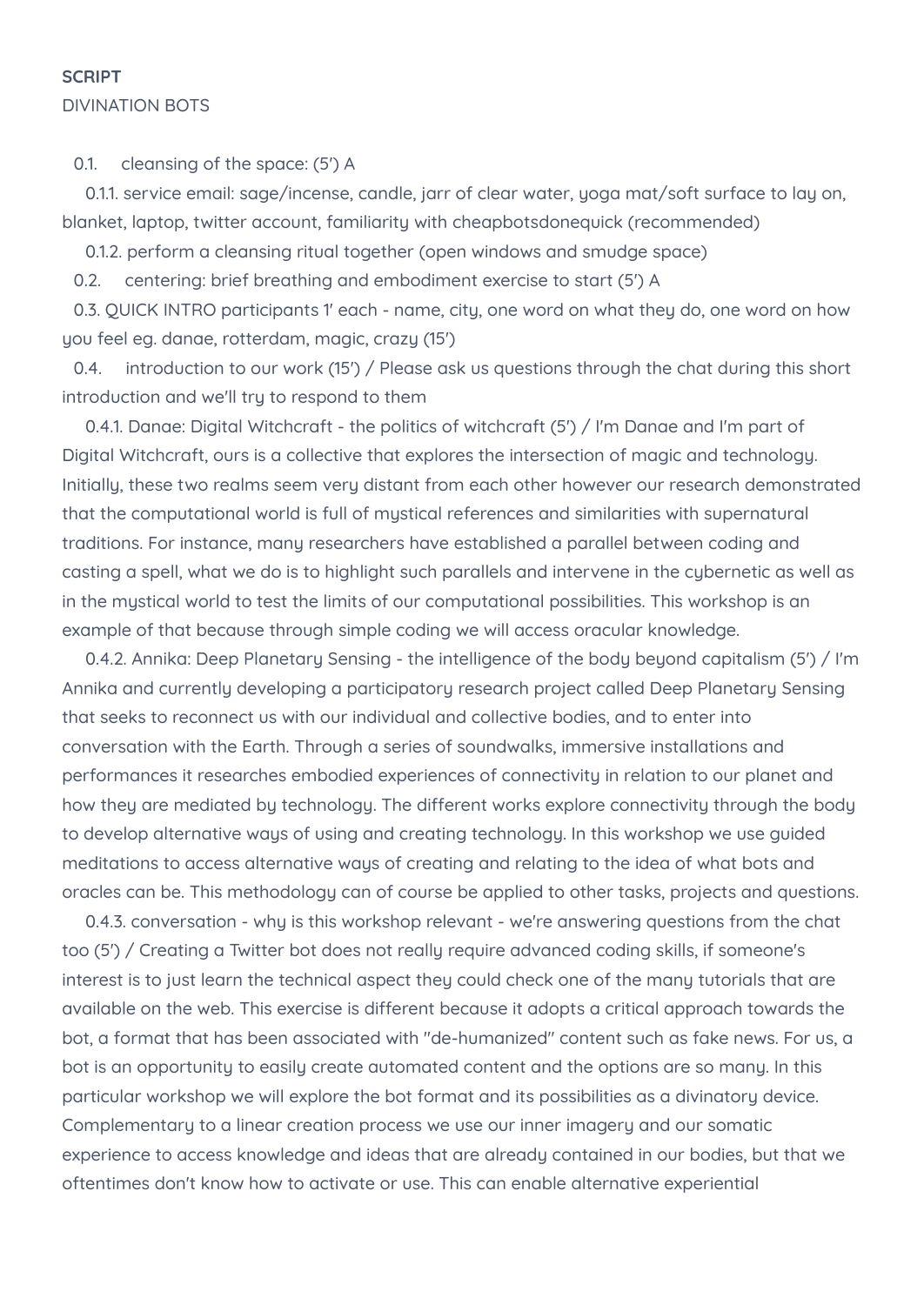perspectives of technology and our (individual/collective) bodies. In this workshop we will explore what kind of inner images bots and oracles evoke, and what their somatic dimensions can be.

0.5. explanation of the workshop, (15')

0.5.1. what is a bot, autopoietic systems, posthumanism (5') D / a bot is a computational device that produces automated content, while some can consider a bot an example of artificial intelligence, it is central to say that what is most important about the content it produces is the input the bot has to work. Technology, in this sense, is not neutral because it depends on the conditions it was designed. When we see examples of racist technology is because their creators incorporated their racist biases, for example face recognition technologies that do not register black faces. The same will happen to the bots we will create, we will introduce aspects of our own cosmologies, and the bot will work around this input, this is also why we're trying to create this atmosphere: to facilitate a space for mystical design.

0.5.2. show examples of bots (5') D

0.5.2.1. <https://twitter.com/TheHildebot>(mystic medieval knowledge)

0.5.2.2. <https://twitter.com/queerlitbot>

0.5.2.3. <https://twitter.com/GildaBot> (conversations with the dead)

0.5.2.4. <https://eloraculo.com.ar/ocp/> (film and divination)

0.5.3. with this examples think of what type of divinatory bot you want to build

0.5.4. how we can use guided meditations/journeying to come up with ideas(5') A / relaxation techniques can help us to connect with our body and access our inner worlds that oftentimes contain ideas and solutions that we could not access through the mind alone. We learn to ask oursleves questions, set intentions and allow answers and ideas that lead us further in our creative process to emerge.

0.6. BREAK (10')

0.7. show our bot template and arcana (5') D / we created our own bots beforehand, check the bot I did in this twitter account and check the elements that operated as our arcana

0.8. 1st guided meditation: soundpiece PRANIC GRID + narration (25-30')A [https://soundcloud.com/ak7000/pranic\\_grid\\_instrumental/s-POO9nfyMLdK](https://soundcloud.com/ak7000/pranic_grid_instrumental/s-POO9nfyMLdK)

0.9. people start doing the bots - <https://cheapbotsdonequick.com/> (45')

0.9.1. annika and danae show their own bots and the coding behind them, we also explain we're doing a website that will host our universe of bots

0.9.2. people start coding and we assist / have your twitter account ready and log with it to cheapbotsdonequick, you can have for instance three lists one for nouns, one for verbs, one for emojis, and then you can play with the combinations

0.10. BREAK (15')

0.11. sharing 5 volunteers (25') A

0.12. 2nd guided meditation: soundpiece GAIA Rising + narration (15') A

[https://soundcloud.com/ak7000/gaia-rising\\_instrumental/s-CizkUsGUzws](https://soundcloud.com/ak7000/gaia-rising_instrumental/s-CizkUsGUzws)

0.13. more bot working (30')

0.14. closing ceremony: sharing of divinatory images (15')